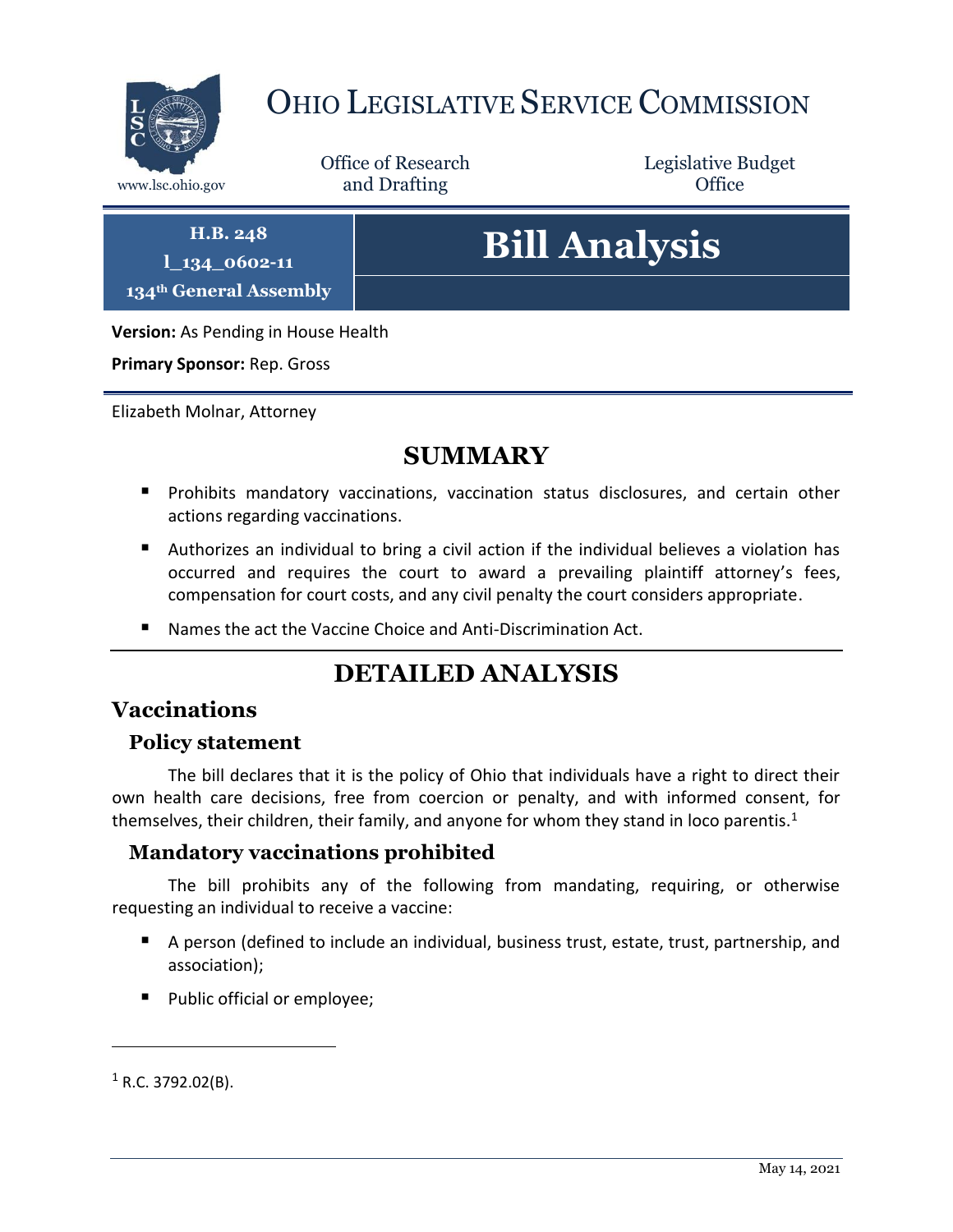- **Public agency;**
- State agency;
- **Political subdivision;**
- School;
- Child day-care center;
- Nursing home;
- Residential care facility;
- Health care provider;
- **Insurer;**
- Institution (defined to include a nonprofit university, college, academy, or school);
- Employer.<sup>2</sup>

## **Note on school and child care immunizations**

While the bill appears to maintain the law requiring immunizations against certain diseases before a child may enroll in school or child care, it specifically addresses the exemptions to those requirements  $-$  in particular, the manner in which a child's family is notified of them. Under the bill, a school or day-care center that notifies a child's parent or guardian about the required immunizations must also notify the parent or guardian of the available exemptions. This is to be done in the same timing and manner, including text size and font, as the school or center notifies families of the immunization requirements.<sup>3</sup>

## **Vaccination status disclosures**

## **Policy statement**

The bill declares that it is the policy of Ohio that individuals have a right to expect that their personal privacy rights remain protected, specifically their private health information.<sup>4</sup>

## **Prohibition on disclosures and vaccine passports**

The bill prohibits all of the following from: (1) mandating, requiring, or otherwise requesting an individual to disclose the individual's vaccine status or participate in a vaccine passport system, vaccine registry, or other mechanism designed for the purpose of tracking an individual's vaccine status, (2) disclosing an individual's vaccination status, and (3) making public an individual's vaccine status:

 $2$  R.C. 3792.02(B)(1).

 $3$  R.C. 3792.02(B)(1)(a) to (d).

 $4$  R.C. 3792.02(C).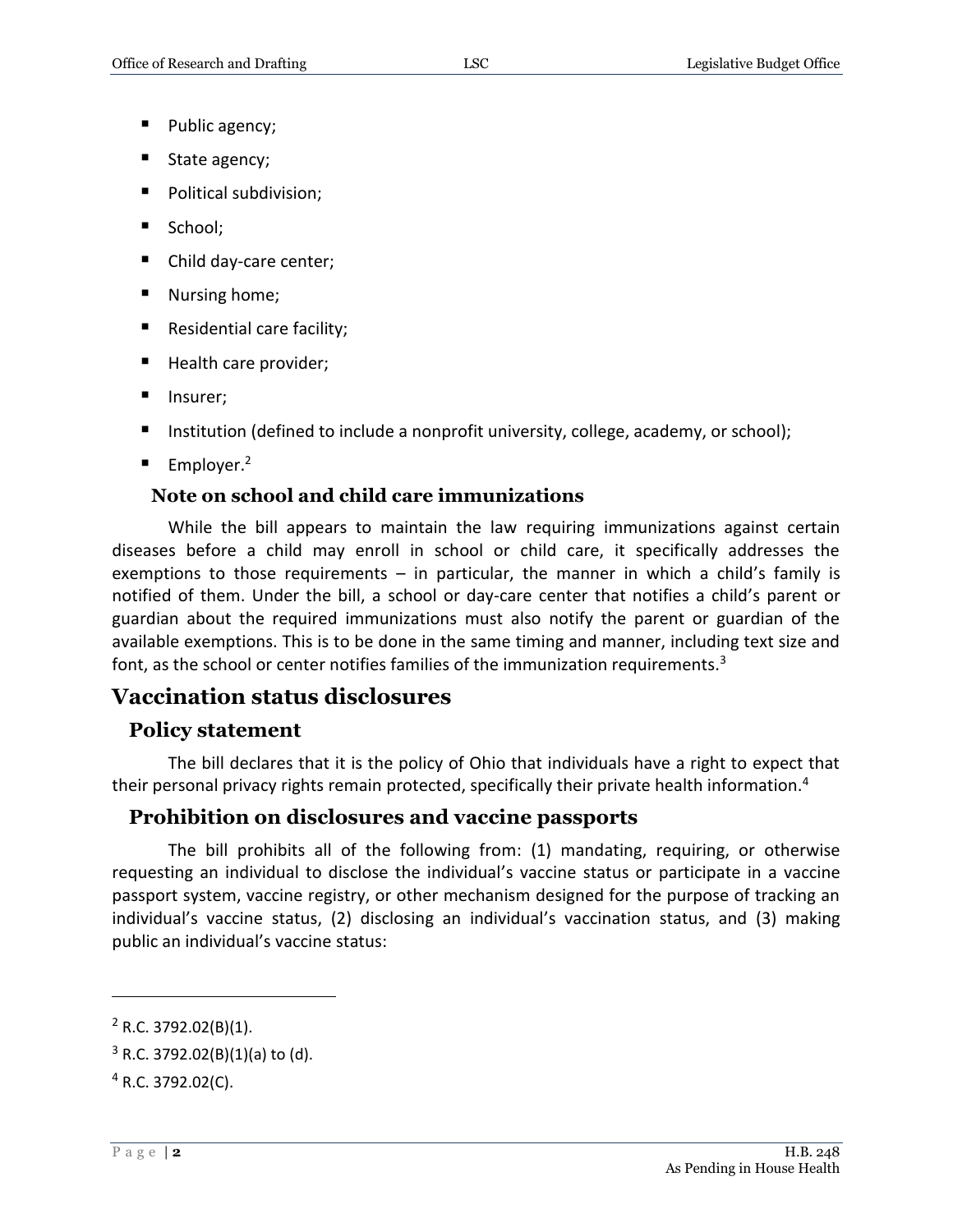- A person (defined to include an individual, business trust, estate, trust, partnership, and association);
- **Public official or employee;**
- Public agency;
- State agency;
- Political subdivision (defined to include a county, township, municipal corporation, school district, or board of health);
- School:
- Child day-care center;
- Nursing home;
- Residential care facility;
- Health care provider (defined to include professionals and facilities);
- **Insurer;**
- Institution (defined to include a nonprofit university, college, academy, or school);
- Employer.<sup>5</sup>

### **Note on school and child care immunizations**

The bill includes language stating that its prohibition on disclosures does not apply to the extent described in the law requiring a child's parent or guardian to provide proof of immunization to the child's school or child care provider; however, it does specify that, in case of disclosure, a student's or child's vaccine status is to be considered and treated as personally identifiable information.<sup>6</sup>

#### **Patient care, treatment, or billing**

The bill also includes language stating that its prohibition on disclosures does not apply to a health care provider or insurer as it pertains to patient care, treatment, or billing. In case of a disclosure for purposes of care, treatment, or billing, an individual's vaccine status must be considered and treated as protected health information.<sup>7</sup>

## **Disclosures by college students**

Current Ohio law requires a college student – when seeking to reside in on-campus housing – to disclose to the college or university whether he or she has been vaccinated against

 $5$  R.C. 3792.02(C)(1)(a) to (c) and 3792.02(C)(3).

 $6$  R.C. 3319.321, not in the bill and 3792.02(C)(2)(a).

 $7$  R.C. Chapter 3798, not in the bill and 3792.02(C)(2)(b).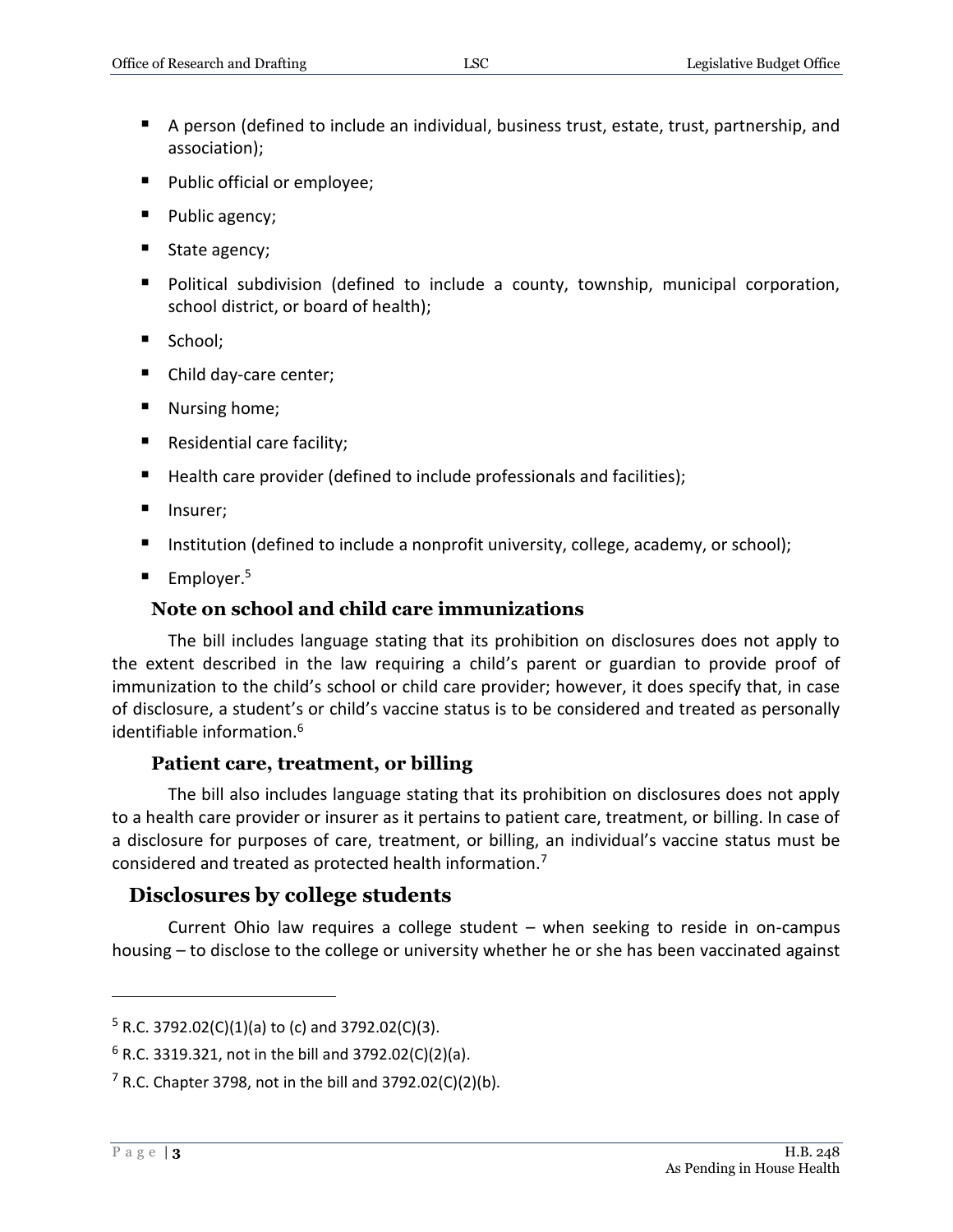hepatitis B and meningococcal meningitis. To meet this requirement, the student may complete either the form prepared by the Ohio Department of Health or an equivalent developed by the college or university. $8$  The bill repeals this law.

## **Discrimination**

#### **Policy statement**

The bill declares that it is the policy of Ohio that individuals have a right to expect that their personal health choices will not result in discriminatory treatment.

#### **Prohibition on discrimination**

In the case of an individual who refuses to (1) receive a specific vaccination or series of vaccinations, (2) subscribe to a vaccine or immunity passport or tracking service, or (3) provide proof of vaccination for, immunity to, or testing of a specific contagious or infectious disease, the bill prohibits an individual, business, public official or employee, public agency, state agency, political subdivision, school, child day-care center, nursing home, residential care facility, health care provider, insurer, institution, or employer from doing any of the following:

- **Denying service or access to, segregating, requiring a vaccine status label for, requiring** disease or immunity testing of, penalizing as a result of, or otherwise discriminating against the individual;
- **Providing any disposition, service, financial aid, or benefit to the individual that is** different from or provided in a different manner than that provided to another individual;
- Restricting the individual in any way in the enjoyment of any advantage or privilege enjoyed by others receiving any disposition, service, financial aid, or benefit provided to other individuals;
- **Treating the individual differently from others in determining whether that individual** satisfies any admission, enrollment, quota, eligibility, membership, or other requirement or condition that individuals are required to meet in order to be provided any disposition, service, financial aid, or benefit available to other members of the general public;
- **Denying the individual an opportunity to participate in a program through the provision** of service or otherwise afford that individual an opportunity to do so that is different from that afforded to other members of the general public;
- Creating, imposing, or allowing to be imposed any device or method of identification that acts as or might be considered to be a vaccine passport that would be required of

 $8$  R.C. 1713.55, 3332.25, 3345.47, 3345.85, and 3701.133, repealed by the bill.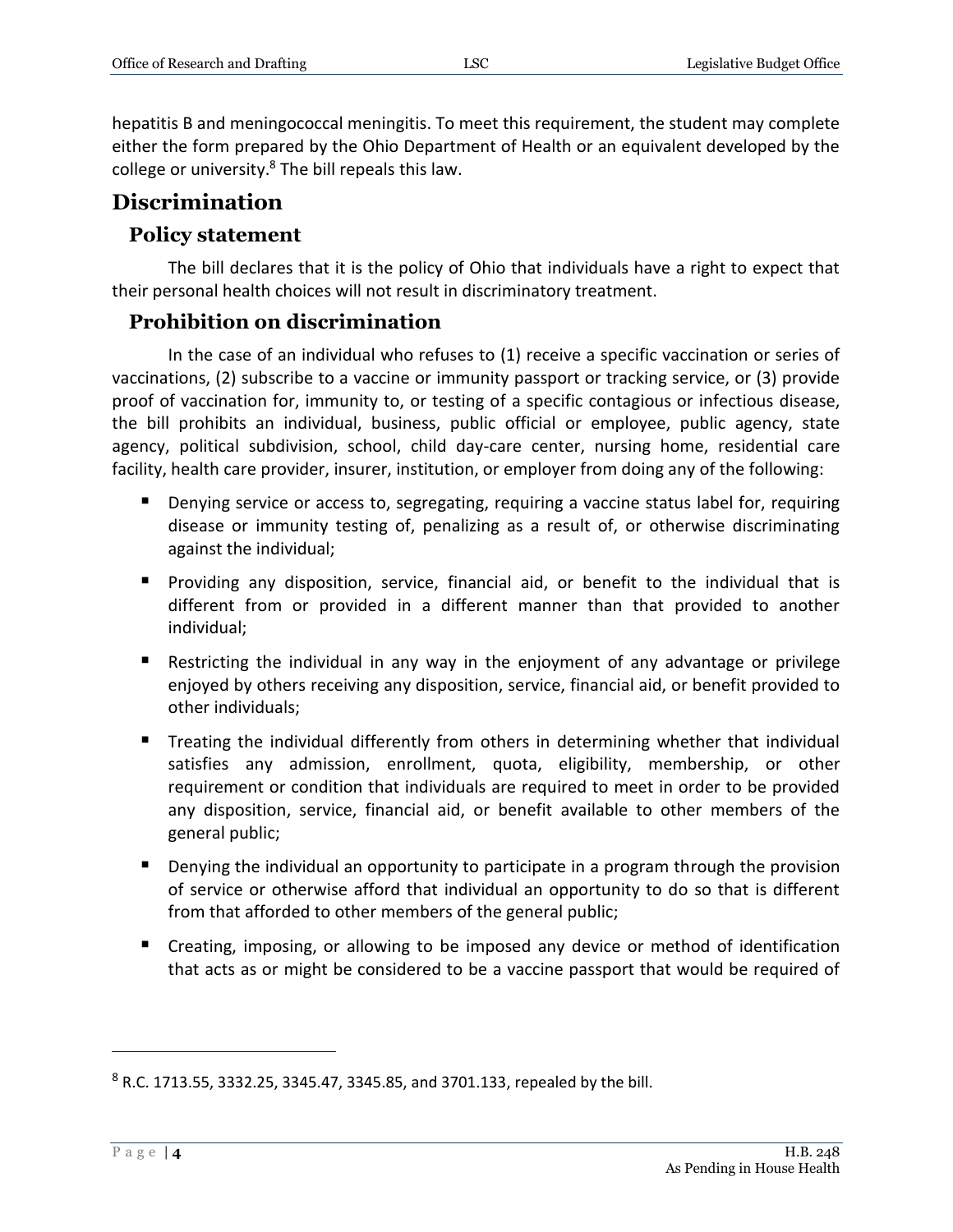any citizen seeking to travel, enter any public space or private property, or do any business in Ohio.<sup>9</sup>

#### **Business protections**

#### **Policy statement**

The bill declares that it is the policy of Ohio that the success of the state relies largely on the success of its private businesses and that Ohio intends to ensure protection of businesses honoring individual's rights to health choice and privacy.

#### **Prohibition**

In the case of a business that complies with the bill's foregoing policy statement and honors the rights of individuals to health choice and privacy, the bill prohibits an individual, business, public official or employee, public agency, state agency, political subdivision, or insurer from doing any of the following:

- **Denying service to, penalizing, or otherwise discriminating against the business;**
- Providing any disposition, service, financial aid, or benefit to the business that is different from or is provided in a different manner than that provided to another business;
- Restricting the business in any way in the enjoyment of any advantage or privilege enjoyed by others receiving any disposition, service, financial aid, or benefit provided to other businesses.<sup>10</sup>

## **State and local orders**

#### **Policy statement**

The bill declares that it is the policy of Ohio that the health choice and privacy of individuals are paramount and must remain so under all circumstances, even in the presence of emergencies.

#### **Prohibition on certain state and local orders**

The bill prohibits a public official or employee, public agency, state agency, or political subdivision from doing any of the following:

- Issuing any order or proclamation or taking other action that violates the bill's provisions under the pretense of an emergency;
- Issuing any order or proclamation or taking other action that encourages any individual, business, public official or employee, public agency, state agency, political subdivision,

 $9$  R.C. 3792.02(D).

 $10$  R.C. 3792.02(E).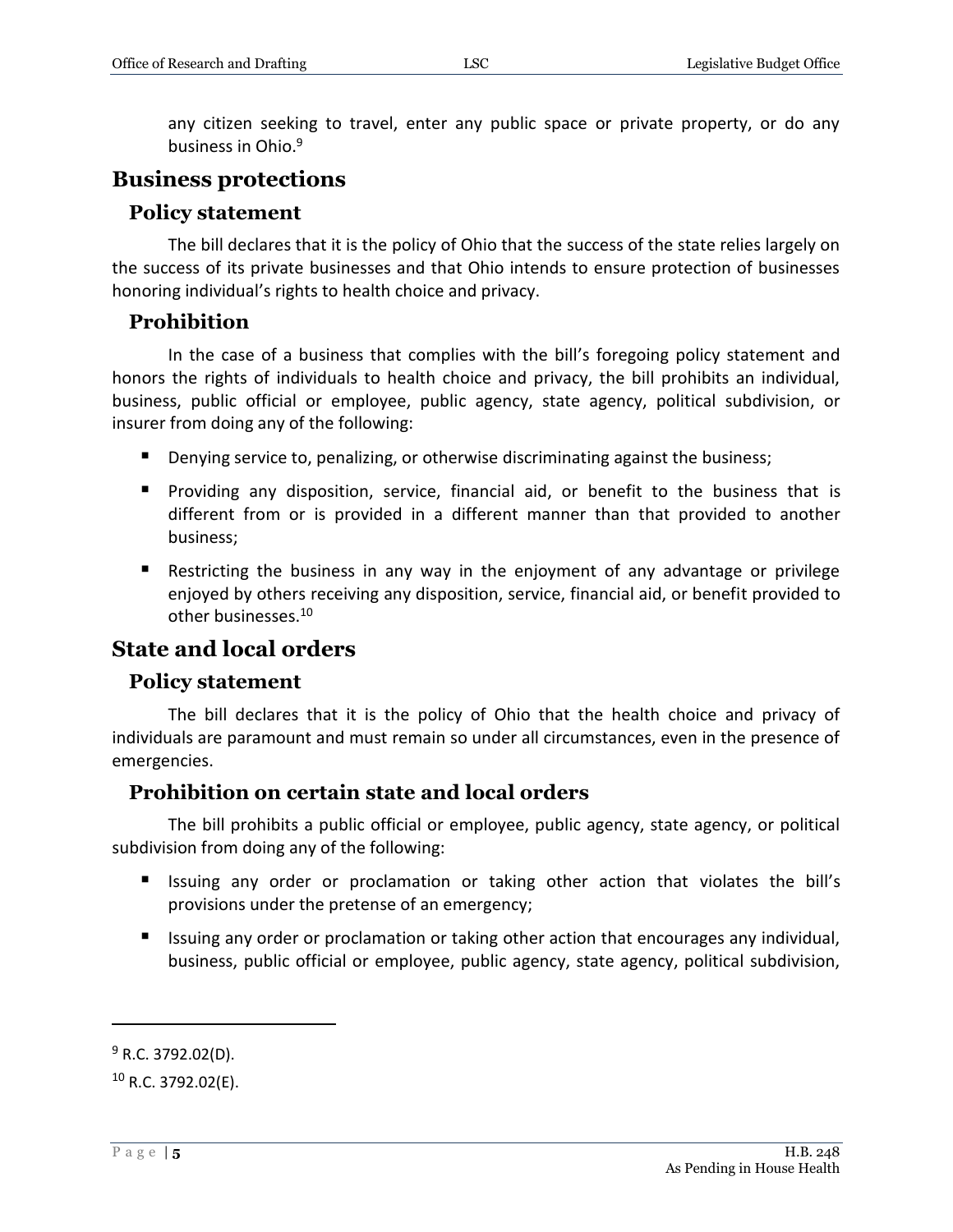school, child day-care center, nursing home, residential care facility, health care provider, insurer, institution, or employer to violate any of the bill's provisions;

 Issuing any order or proclamation or taking other action that penalizes any individual, business, public official or employee, public agency, state agency, political subdivision, school, child day-care center, nursing home, residential care facility, health care provider, insurer, institution, or employer for refusing to violate any of the bill's provisions.<sup>11</sup>

## **Violations and civil causes of action**

The bill authorizes an individual who believes that any of the bill's provisions have been violated to pursue any of the following:

- Relief under Ohio's anti-discrimination statutes; $^{12}$
- Relief through a complaint submitted to the Attorney General;
- A civil action.<sup>13</sup>

In the case of a complaint submitted to the Attorney General, the bill authorizes the Attorney General, if he or she has reasonable cause to believe that any of the bill's provisions have been violated, to bring either an action to obtain a declaratory judgment or an action to obtain a temporary restraining order (TRO), preliminary injunction, or permanent injunction.

The bill permits a court to issue a TRO or injunction if the Attorney General shows by a preponderance of the evidence that any of the bill's provisions have been violated. It also grants the court the authority to impose – on the motion of the Attorney General or the court itself – any civil penalty that the court considers appropriate.

In the case of a civil action brought by an individual plaintiff, if the plaintiff prevails, the bill requires the court to award the plaintiff financial compensation for court costs and attorney's fees as well as any civil penalty the court considers appropriate.

## **Special vs. general provisions**

The bill specifies that its provisions prevail over any conflicting provisions in a general law, present or future, to the extent of the conflict; however, if any such general law contains a specific exemption from the bill's provisions, including a specific reference to this particular provision, the general law prevails, but only to the extent of the exemption.<sup>14</sup>

<sup>11</sup> R.C. 3792.02(F).

<sup>&</sup>lt;sup>12</sup> R.C. Chapter 4112, not in the bill.

 $13$  R.C. 3792.02(G).

 $14$  R.C. 3792.02(H).